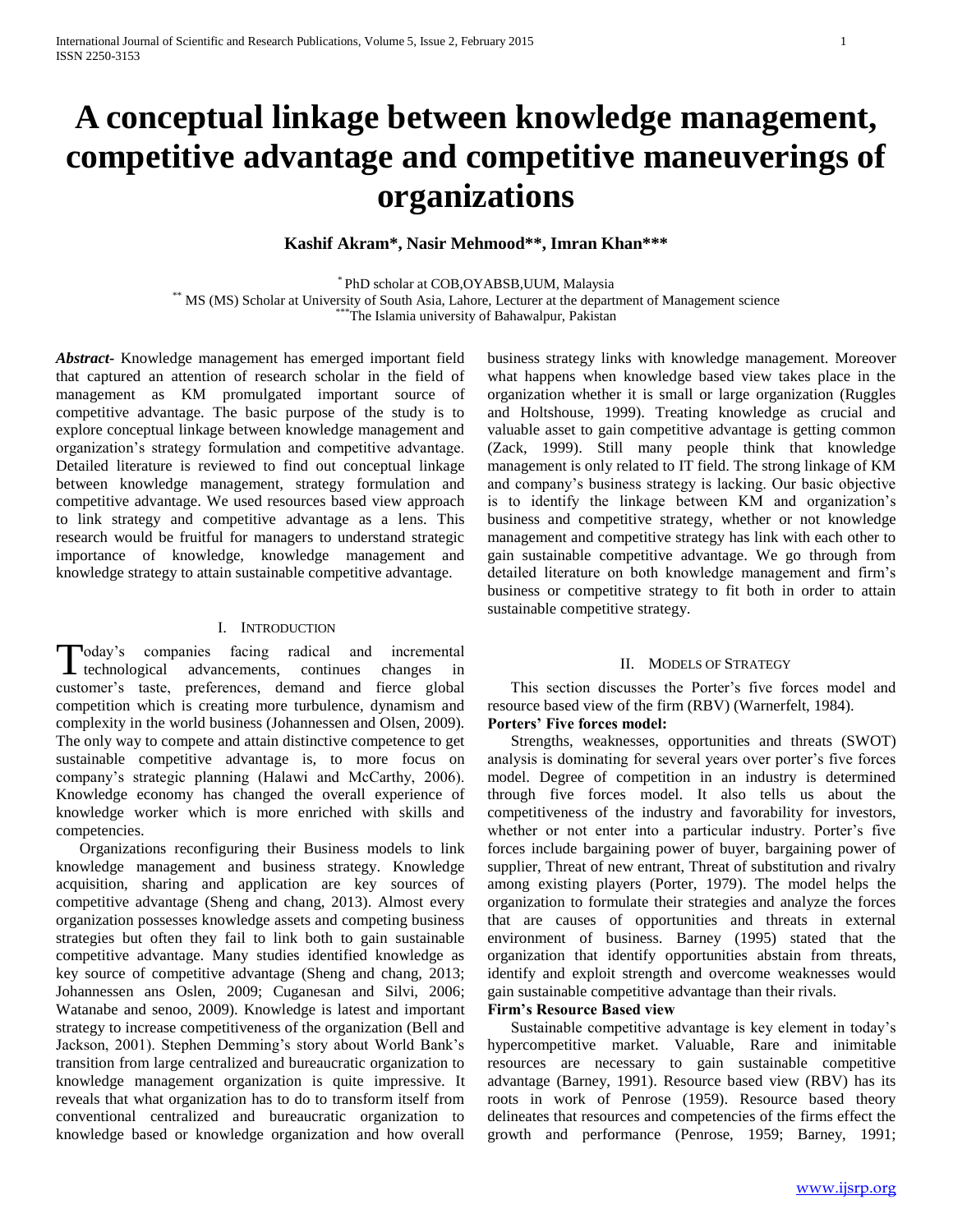Mahoney and Pandian, 1992). RBV focuses resources and competencies which are difficult to imitate and pivotal for sustainable competitive advantage (Barney, 1991; Dierickx and coll, 1989; Peteraf, 1993).Firms possess different types of resources broadly tangible and intangible human and non human that help the organization to formulate value enriched organizational strategies (Barney, 1991; Warnerfelt, 1984). Resources that are rare, valuable, inimitable and non substitutable constitute organization's distinctive competencies therefore provided sustainable competitive advantage (Barney, 1991; Prahalad and Hamel, 1990). Intangible knowledge assets provide more sustainable competitive advantage because intangible knowledge assets are difficult to imitate (Hitt, 2001, Akram et al, 2011). Intangible resources like knowledge, tend to add more value to other organization resources and competencies (Hitt, 2011). Barney (1991) asserted that distinctive resources allow firms to formulate and implement their strategies in effective and efficient manner. Furthermore he proposed criteria to analyze, which kind of resources can give sustainable competitive advantage like inimitability, non-substitutability, rarity compared to competition and value delivery for customers. It is understood that knowledge is a vital source to gain competitive advantage (Halawi et al, 2006). Knowledge resources are hard to transfer and imitate, so organization must focus internally to utilize and implement such distinctive resources (Barney, 1991;Prahalad and Hamel, 1990; Mahoney and Pandian, 1992; Collis and Montgomery, 1995; Post, 1997; Markides, 1997). Firm's resource building has greater impact on firm's strategies (Barney, 1996). They guide firms to take effective decisions to gain sustainable competitive advantage (Grant, 1991).

## III. KNOWLEDGE MANAGEMENT

 Knowledge is still a vague concept and plethora definitions of knowledge can be found in literature of knowledge management. Davenport and Prusak (1998) defined knowledge as it is mixture of human context and information that enable information more actionable.

 Sanchez (1996) defined knowledge as ability to sustain the harmonized utilization of resources and capabilities in a way that assures the accomplishments of strategic objectives.

 O'Dell and Grayson (1998) defined as "knowledge to be information in action".

 Murray (1998) analyzed that knowledge management strategy turns organizational intellectual assets both talent and recorded information in competitive manner. It creates more competitiveness and value for organizations because it develops skills and competencies among managers and employees. They also learn how to enhance capabilities and skills on individual and collective level.

 Knowledge management is multi-disciplinary field ranging from cognitive sciences, artificial intelligence, technology, innovation process, and expert to knowledge based system (Murray, 2000). KM may reveal to convergence of ideas promulgated over the years including RBV theory, core competencies, balance scorecard, information management, dynamic capabilities view, information mapping, learning organizations and intellectual assets (Corrall, 1998). There are

various aspects and methodologies which focus on different beliefs of KM that highlight knowledge is an important aspect to be handled. It focuses on to acquire right knowledge at the right time in the right form and disseminate and share to the right person (Halawai et al, 2006). KM is definitely an organizational process that aims to make centralize knowledge source in the organization that absorb, distribute, assimilate, share, retrieve and reuse the interior and external, explicit and tacit knowledge to bring innovation in the organization such as the product, process and people of organization (Akram et al, 2011). Organizations also need to focus on appropriate KM infrastructure as theory suggests, its process is simple but its implementation is quite complex task. Firms must describe clear policies that direct the implementation of KM infrastructure. Organization should develop supportive culture as well which places value on culture (Shepard, 2000). Finally we need to understand that KM solutions are just 10 to 20 % related to technology efforts but culture and behavioral and managerial efforts are major to it.

#### **Strategy formulation and KM**

 Grant (1991) defined strategy as "The match an organization makes between its internal resources and skills, and opportunities, and risk created by external environment".

 "Strategy comes from the interaction between firm and its environment as well as knowledge worker and management" (Nurme, 1998).

 We can define strategy as long term direction of firm to gain competitive advantage by utilizing its resources and competencies in highly turbulent and dynamic environment.

## **The fundamental question is how strategy or strategy formulation and knowledge are linked with each other?**

 Fahay (1996) asserted that strategy formulation and knowledge both are multifaceted, dynamic and complex concepts. These are not simple concepts to be understood and implemented. A firm's strategy shows the current strategic position and future intent of the organization. Strategy reveals the strategic intent of the organization, whether organization would pursue with the same strategy, resources and competencies in future or it would change everything.

 Organization's knowledge strategy includes diverse fields like customers, competitors, bankers, technology, suppliers, financial and marketing intermediaries. Firms should implement its strategy in a way that knowledge could make it thrive. Organization can analyze its strategy in a way that how strategy takes benefits of exiting knowledge assets. Organization must identify and analyze the possibilities of knowledge and strategy linkage to attain sustainable competitive advantage. Zack (1999) suggested that, to exploit the linkage of strategy and knowledge organizations must formulate their strategic plan, identify the knowledge gap and then fill that gap through knowledge strategy fit.

## IV. KM STRATEGIES

 The fundamental purpose of knowledge management strategy is knowledge creation, codification, transfer and implementation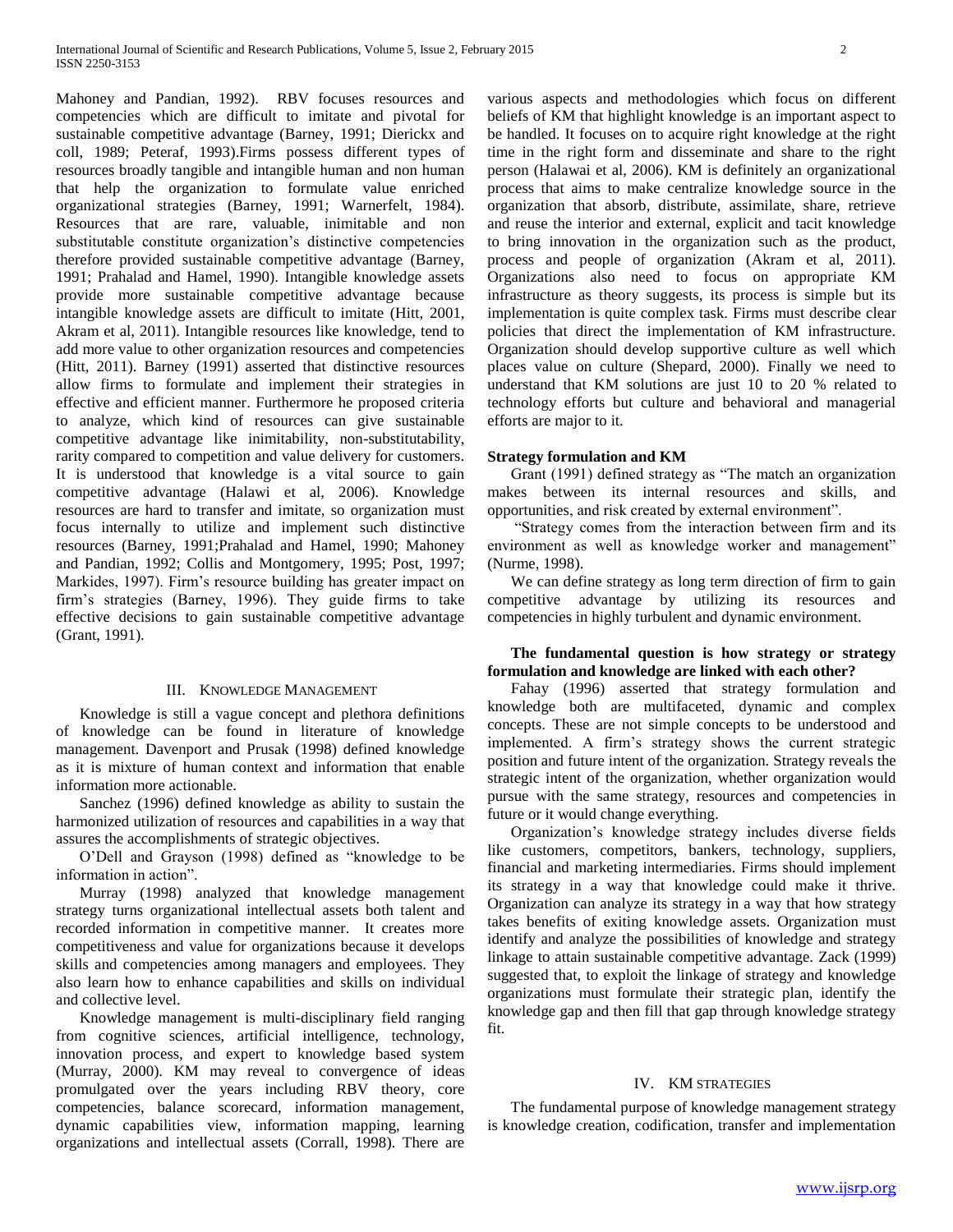of explicit and tacit knowledge within an organization to get right information, at the right, in a right form and to the right person.

There are various characteristics of knowledge management strategies

- Develops understanding about organization knowledge assets, where are they reside
- Clearly identify and delineate the role of knowledge in value creation
- Having various integrated projects expanding over time, quick wins and strategic benefits (Du Plessis, 2007).

 There are four major strategies to manage knowledge in organization including culture, technology, leadership and measurement (Davenport and prusak, 1998; O'Dell and Grayson, 1998; Davenport, 1999). Knowledge strategy explains the needs, aspects, dimensions and actions to attain objectives. A knowledge strategy is different from a knowledge management strategy, which is a road map of a firm responsible for management of knowledge and various knowledge related issues to enable knowledge management, both are crucial for organization to get sustainable competitive advantage, that is why must be aligned continuously (Hofer-Alfies, 2003). Formulations of KS is relatively easy and simple (clark; 1998) process include , perfect scenario for current and future intense competitive environment, Find with respect to the future profitable, Indentify personnel within organization who possess the knowledge or having knowledge acquisition capability and model companies efforts on footsteps of those companies who are conceptually ideal. An organizational KM strategy must reveal its competitive strategy. KM strategy must drive by competitive strategy (Civi, 2000). Mckinsey Quaterly (1998), "the first step in framing a knowledge strategy is to understand

four characteristics specifically: extraordinary leverage and increasing returns since knowledge is not subject to diminishing returns, uncertain value since the value of an investment in knowledge is frequently hard to guess, uncertain value sharing and fragmentation, leakage and the need for refreshment".

 Wig (1997) explored five underlying knowledge centered strategies, some organizations practice it as business strategy where main attention is on capturing creation sharing, renewal and implementation in all areas and activities of organization. Some organization takes it as intellectual asset management strategy which include patents customer relationship, organization structural capital and enterprise management level. A third approach personal knowledge strategy. It focuses on to highlight each person liability about knowledge management. Knowledge creation strategy focuses on overall organizational continues learning, research, innovation, learn from past, and acquire fresh and unique knowledge to enhance competitiveness. Knowledge transfer strategy is related to transfer knowledge across the organization and to adopt and acquire best practice. Drew (1999) found that how business managers can use KM into their strategy formulation process. He suggested that organization must build KM in their various activities like, strategy formulation, vision, mission, core competence and environmental scanning. He explores four categories of business knowledge.

- 1). What we know, we know,
- 2). What we know, we don't know.
- 3). What we don't know, we know
- 4). What we don't know, we don't know

| Knowledge<br>awareness/<br>knowledge<br>content | 1. What we know<br>we know                    | 2. What we know<br>we don't know                        | 3. What we don't<br>know we know                          | 4. What we don't<br>know we don't<br>know                    |
|-------------------------------------------------|-----------------------------------------------|---------------------------------------------------------|-----------------------------------------------------------|--------------------------------------------------------------|
| Emphasis                                        | Knowledge<br>sharing, access<br>and inventory | and creation                                            | Knowledge seeking Uncovering hidden<br>or tacit knowledge | Discovering key<br>risks, exposures and<br>opportunities     |
| Tools                                           | Benchmarking,<br>communities of<br>practice   | R&D, market<br>research,<br>competitive<br>intelligence | Knowledge maps,<br>audits, training and<br>networks       | Creative tension,<br>audits, dilemmas,<br>complexity science |

**Table 1**

Source: Adapted from Drew (1999)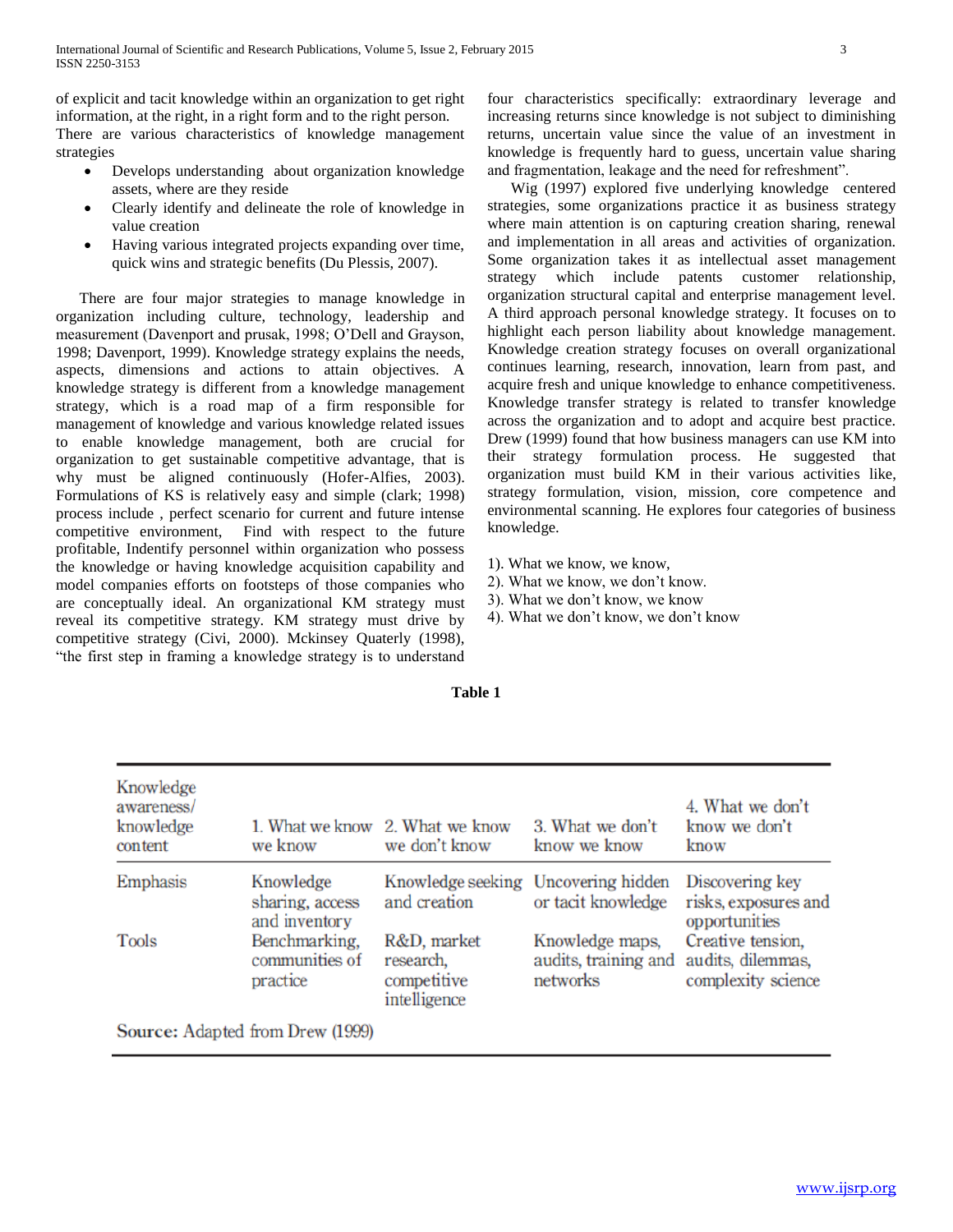He added that several knowledge initiatives and program are related to the first of these. What we know, we know. It means sharing best practices within the organization. From strategic perspective its fourth type of knowledge what we don't know, we don't know that creates fierce opportunities and threats. When organization manages these four areas and develops knowledge dimensions to use strategy tools, organization take first and important initiative to develop knowledge based strategy where, distinctive knowledge driven factors of competitive advantage can provide inimitability for competitors and deliver value to customer beyond expectations. Broadbent (1998) stated that objective of an organization to be more competitive due to ability, adoptability and innovation of its employs. They can mitigate loss of intellectual capital, decreasing cost by attaining economy of scale through getting information from outside, Control wastage of knowledge based activities, Increase productivity by disseminating and sharing knowledge and above all through KMS organizations want to get competitive advantage in market place (Knapp, 1998).

 Zack (1996) stated that, by performing SWOT organization can give support to their knowledge resources while formulating their business strategy. A survey was conducted in 1999 which was conducted on 200 IT managers. Those 94% managers consider KM as a strategic issue for organization (Stahl, 1999). There are six core strategies through organizations use to compete more efficiently and effectively with knowledge by strengthening and promoting in culture of information sharing (APQC, 1999). These strategic factors have greater impact on employee's readiness to share knowledge and ties and connection with core cultural values, business strategy, integration with daily work, role of human networks and role of leader ship, reward and resignation. Organization should give incentives to gain competitive advantage (1996). Bierly and Chakrabarty (1996) empirically tested various generic strategies to acquire and develop knowledge focusing on US pharmaceutical industry. Several authors worked on knowledge and strategy integration in recent years.

| Author(s)                   | Category                    |  |
|-----------------------------|-----------------------------|--|
| Jalal, et al. (2013)        | Competitive Advantage       |  |
| Sheng et al. (2013)         | Competitive Advantage       |  |
| Sigalas, et al. $(2013)$    | Competitive Advantage       |  |
| Kamukama et al. (2011)      | Intellectual Capital and CA |  |
| Johannessen<br>Olsen<br>and | Knowledge Management and    |  |
| (2009)                      | CA                          |  |
| Watanabe and Senoo (2009)   | Knowledge Management and    |  |
|                             | CA                          |  |
| $(Jon-Arild, 2009)$         |                             |  |

# V. KNOWLEDGE MANAGEMENT STRATEGY AND CHALLENGES

 A knowledge management strategy is critical to successful programs of knowledge management (Kavindri, 2005; KPMG, 2000; Parlby and Taylor, 2000; Robertson, 2005). Challenges are same for knowledge management strategy and organization strategy in today's competitive world.

 Alignment of organization vision, strategic objectives and strategies with organization strategic business units and with individual knowledge workers efforts are major problems. Measurement of key performance indicators includes, top management should clearly formulate the strategic objectives and share with SBU, moreover aligned them with operational level strategies (Clark, 1997). In same manner knowledge should be aligned with business process and decisions making form strategic to operational level (Shaw and Edwards, 2005; Greiner et al. 2007).

 Business process is link to organizational business strategies, so it's logical for knowledge management strategy to focus on business process (Duplessis, 2007). Knowledge strategy and business strategy linkage involve various classifications like core, support, and strategic knowledge (Osborne, 2004) exploratory and exploitative (Curado, 2008; Earl 2001) and ephemeral and core (Leseure and Brookes, 2004). Knowledge alignments are not limited to just classification but it goes on further, to focus on strategic knowledge on strategic process, support knowledge on support process and core knowledge on core process (Shaw and Edward 2005).

 There are various companies that demonstrated zest and commitment to link knowledge management and their corporate strategy, business processes, organization culture and HR practices hence they reap sustainable competitive advantage in their respective industry and areas like, Siemens, GE, World bank and IBM etc. But among these organization Siemens most successfully linked and aligned their KM strategy and corporate strategy to gain sustain able competitive advantage.

 Siemens is diverse multi level and large organization that is possessing verity of products and businesses. Technology adoption and implementation makes Siemens different form its rivals. Siemens adopted knowledge management relatively early as compare to its competitors. Siemens commenced and accomplished various knowledge management projects on groups, regions and global level.

 Siemens is facing various challenges related to global knowledge based business and companywide knowledge management solutions to disseminate or share existing knowledge and producing new knowledge (Hofer-Alfeis, 2003). KM includes knowledge strategy sharing, competence building, knowledge creation and implementation in all areas of organization structures culture and linking KM strategy with corporate strategic planning. Siemens transformation from conventional to KM organization is quite impressive. KM implementation at Siemens is quite evident in the form of its decentralized approach, competency building initiatives linkage of knowledge with its strategic planning. Due to these initiatives knowledge has embedded in culture and structure of the company. Siemens products and services are more knowledge based. Siemens was started KMS (knowledge management strategy process) to determine and formulate strategy and action plan.

# VI. DISCUSSION AND CONCLUSION

 Knowledge based economy is very reality of today's world. There are various issues, problems, and challenges regarding implementations and measurement of knowledge management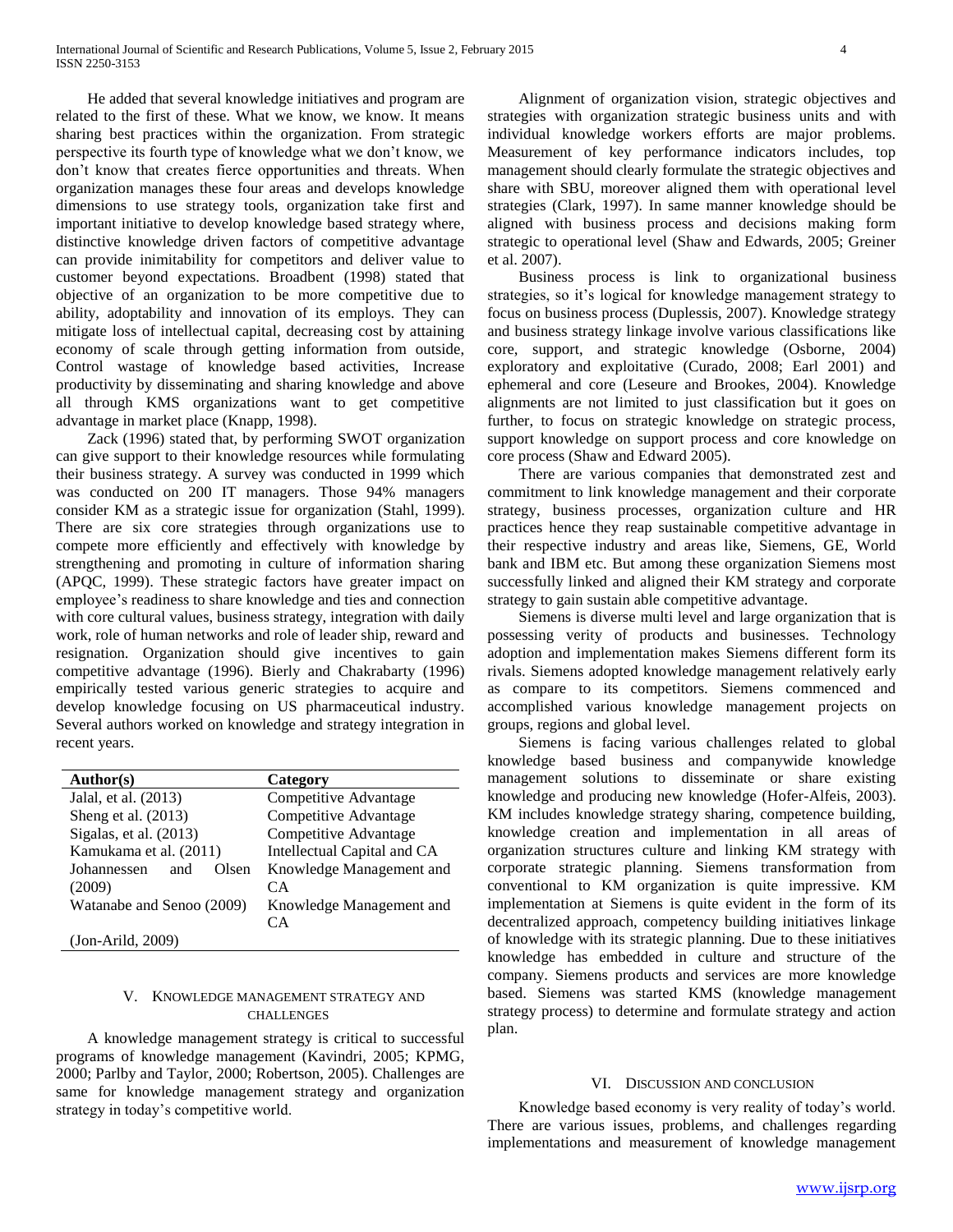strategy, but many organizations including small medium and large adopting it. We try to create a conceptual linkage between KM strategy and business strategy of the firm by reviewing literature on KM and business strategy utilizing lens of RBV. As economies have converged from technology driven economies to knowledge driven economies, fundamental resource to be remain in market and get sustainable advantage is knowledge linkage of KM strategy and corporate business strategy.

 A company discuss in current study is distinct in implementation and alignment of KMS and business strategy. So company reaping tangible benefits. The linked KM strategy and business strategy in way, it's successfully nurture knowledge sharing, acquisition and implementation culture that drives innovation, competency development, agility, superior performance and consequently became sustainable competitive company. Advance organizations showed formulate and implement strategies in a way that can give sustainable competitive advantage assets of the organization. Many organization fail to understand strategic importance of their knowledge assets in maintain sustainable competitive advantage. They fail to identify strategic aspects of KM. KM must be linked to fundamental or core strategy of the organization. Many organization fail to integrate KM strategy and business strategy due lake of clearly stated business model. Companies must have reliable both practically and theoretically business model to link KM strategy.

#### **REFERENCES**

- [1] American Productivity and Quality Center (1999a), available at: www.itconsultancy.com/
- [2] extern/apge.html.
- [3] American Productivity and Quality Center (1999b), APQC Benchmarking Study, American
- [4] Productivity and Quality Center, Houston, TX.
- [5] Amit, R.H. and Schoemaker, P.J. (1993), "Strategic assets and organizational rent", The Resource-Based View of the Firm, Vol. 14, pp. 33-46.
- [6] Anonymous (1995), "The rise of the knowledge worker", Civilization, Vol. 2 No. 1, p. 19.
- [7] Barclay, R.O. (2000), Leading the Knowledge Enterprise CIOs, CLOs and Beyond, Corporate
- [8] Education.Biz, LCC, NY, available at: www.ktic.com/topic6/ 13\_LEAD.HTM.
- [9] Barclay, R.O. and Murray, P.C. (2000), What is Knowledge Management?, Available at: www.
- [10] media-access.com/ whatis.html.
- [11] Barney, J.B. (1986), "Strategic factor markets: expectations, luck and business strategy",
- [12] Management Science, Vol. 32, pp. 1231-41.
- [13] Barney, J.B. (1991), "Firm resources and sustained competitive advantage", Journal of
- [14] Management, Vol. 17 No. 1, pp. 99-120.
- [15] Barney, J.B. (1995), "Looking inside for competitive advantage", Academy of Management
- [16] Executive, Vol. 9 No. 4, pp. 49-61.
- [17] Barney, J.B. (1996), "The resource-based theory of the firm", Organization Science, Vol. 7 No. 5, p.469.
- [18] Beckman, T. (1997), A Methodology for Knowledge Management, International Association of
- [19] Science and Technology for Development AI and Soft Computing Conference: Banff,Alberta, Canada.13,4
- [20] Bell, D.K. and Jackson, L.A. (2001), "Knowledge management: understanding theory and
- [21] developing strategy", Competitiveness Review, Vol. 11 No. 1, pp. 1-11.
- [22] Bierly, P. and Chakrabarti, A. (1996), "Generic knowledge strategies in the U.S. pharmaceutical
- [23] industry", Strategic Management Journal, Vol. 17, Winter, pp. 123-35.
- [24] Blackler, F. (1995), "Knowledge, knowledge work and organizations: an overview and interpretation", Organization Studies, Vol. 16 No. 6, pp. 1021-46.
- [25] Bogner, W.C., Thomas, H. and McGee, J. (1999), "Competence and competitive advantage toward a dynamic model", British Academy of Management, Vol. 10, pp. 275-90.
- [26] Broadbent, M. (1998), "The phenomenon of knowledge management: what does it mean to the information profession", Information Outlook, Vol. 2 No. 5, pp. 23-31.
- [27] Brown, J.S. and Duguid, P. (1998), "Organizing knowledge", California Management Review,Vol. 40 No. 3, pp. 90-111.
- [28] Choi, Y.S. (2000), "An empirical study of factors affecting successful implementation of knowledge management", Doctoral Dissertation, Graduate College at the University of Nebraska, University of Nebraska, Lincoln, NB.
- [29] Civi, E. (2000), "Knowledge management as a competitive asset: a review", Marketing Intelligence & Planning, Vol. 18 No. 4, pp. 166-74.
- [30] Clarke, P. (1998), "Implementing a knowledge strategy for your firm", Research Technology Management, Vol. 41 No. 2, pp. 28-31.
- [31] Collis, D.J. and Montgomery, C.A. (1995), "Competing on resources: strategy in the 1990s",Harvard Business Review, July-August, pp. 118-28.
- [32] Conner, K.R. (1991), "A historical comparison of resource-based theory and five schools of thought within industrial organization economics: do we have a new theory of the firm?",Journal of Management, Vol. 17 No. 1, pp. 121-54.
- [33] Corrall, S. (1998), "Knowledge management: are we in the knowledge management business?", Ariadne, No. 18, available at: www.ariadne.ac.uk/issue18/knowledge-mgt.
- [34] Clarke, P. (1997), "The balanced scorecard", Accountancy Ireland, Vol. 29 No. 3, pp. 25-6.
- [35] Curado, C. (2008), "Perceptions of knowledge management and intellectual capital in the banking industry'', Journal of Knowledge Management, Vol. 12 No. 3, pp. 141-55.
- [36] Davenport, T.H. (1999), Some Principles Of Knowledge Management, McCombs Graduate Schoolof Business, University of Texas, Austin, TX, available at: www.mccombs.utexas.edu/ kman/kmprin.htm.
- [37] Davenport, T.H. and Probst, G.J.B. (2002), Knowledge Management Case Book, 2nd ed., John Wiley & Sons, Weinheim.
- [38] Davenport, T.H. and Prusak, L. (1998), Working Knowledge: How Organizations Manage What They Know, Harvard Business School Press, Boston, MA.
- [39] Davenport, T.H., De Long, D.W. and Beers, M.C. (1998), "Successful knowledge management projects", Sloan Management Review, Vol. 39 No. 2, pp. 43-57.
- [40] Dierickx, I. and Cool, K. (1989), "Asset stock accumulation and sustainability of competitive advantage", Management Science, Vol. 35 No. 12, pp. 1504-11.
- [41] Drew, S. (1999), "Building knowledge management into strategy: making sense of a new perspective", Long Range Planning, Vol. 32 No. 1, pp. 130- 6.
- [42] Du Plessis, M. (2007), ''Knowledge management: what makes complex implementations successful?'',Journal of Knowledge Management, Vol. 11 No. 2, pp. 91-101.
- [43] Fahey, L. (1996), "Putting knowledge into strategy", Presentation at the Ernst & Young Managing the Knowledge of the Organization Conference, Phoenix, AZ.
- [44] Grant, R.M. (1991), "The resource based theory of competitive advantage: implications for strategy formulation", California Management Review, Vol. 33 No. 3, pp. 114-35.
- [45] Grant, R.M. (1995), "A knowledge-based theory of inter-firm collaboration", Academy of Management – Best Paper Proceedings, pp. 17- 21.